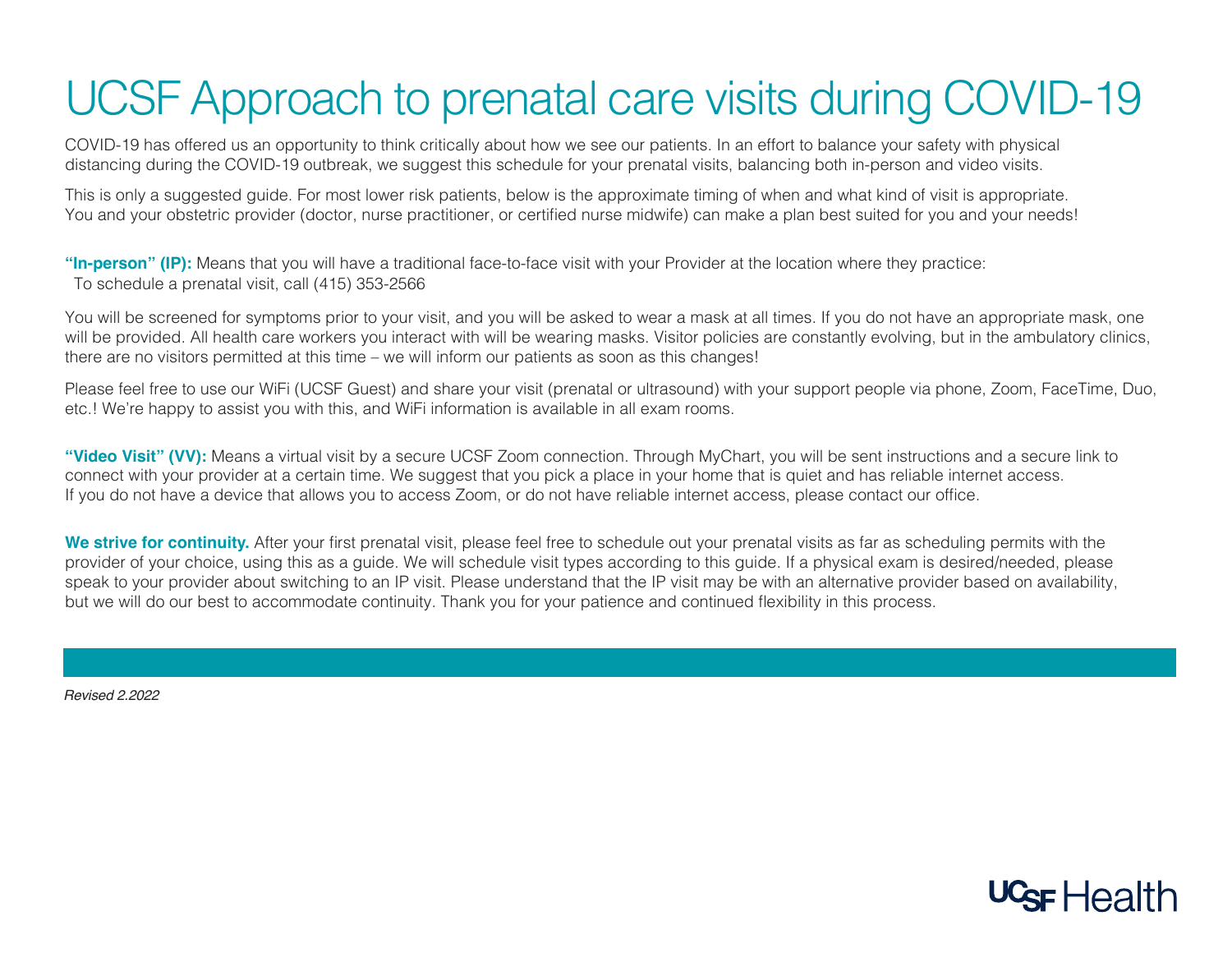| <b>Suggested Prenatal Schedule</b> |                                                                                                              |                                                  |                                                                                                                                                                                                                                                                                                                                                                                                                                                                            |  |
|------------------------------------|--------------------------------------------------------------------------------------------------------------|--------------------------------------------------|----------------------------------------------------------------------------------------------------------------------------------------------------------------------------------------------------------------------------------------------------------------------------------------------------------------------------------------------------------------------------------------------------------------------------------------------------------------------------|--|
| <b>Gestational Age</b>             | In-person (IP),<br>telephone, or video<br>visit (VV)                                                         | <b>Visit Name</b>                                | What can you expect during the visit?                                                                                                                                                                                                                                                                                                                                                                                                                                      |  |
| <b>Before</b><br>12 weeks          | IP                                                                                                           | New pregnancy<br>confirmation visit              | Vital signs (blood pressure and weight) and physical exam, initial<br>ultrasound for pregnancy dating, discussion on genetic testing and<br>prenatal labs (which are usually collected after 10 weeks).                                                                                                                                                                                                                                                                    |  |
| <b>11-13 weeks</b>                 | IP at a Prenatal<br>Diagnostic<br>Center*                                                                    | <b>Nuchal</b><br>translucency (NT)<br>ultrasound | If you choose to pursue genetic testing, this ultrasound will likely be a<br>part of it. You may also need to get additional bloodwork for genetic<br>testing. *Call PDC to schedule an appointment (415) 476-4080.                                                                                                                                                                                                                                                        |  |
| <b>12-16 weeks</b>                 | <b>VV</b>                                                                                                    | <b>New</b><br>obstetric visit                    | Discussion of lab results and symptoms.<br>Ensure anatomy ultrasound and genetic testing (2nd trimester)<br>are ordered.                                                                                                                                                                                                                                                                                                                                                   |  |
| <b>18-22 weeks</b>                 | <b>VV</b>                                                                                                    | Return<br>obstetric visit                        | Discussion on genetic testing results and symptom check.<br>We will order your 3rd trimester labs (gestational diabetes screen,<br>complete blood count, etc).                                                                                                                                                                                                                                                                                                             |  |
| 20-21 weeks                        | IP at a Prenatal<br>Diagnostic<br>Center*                                                                    | Anatomy<br>ultrasound                            | The anatomy scan takes a detailed look at the development<br>of the baby. *Call PDC to schedule an appointment (415) 476-4080.                                                                                                                                                                                                                                                                                                                                             |  |
| 24-28 weeks                        | IP (or VV if you pre-<br>fer to have a quick-<br>er nursing visit for<br>your TDaP vaccine<br>and labs only) | Return<br>obstetric visit                        | Vital signs, symptom check, review preparation for the 3rd<br>trimester, childbirth and benefits of breastfeeding.<br>You may choose to make this appointment between 27-28 weeks<br>so that you can drop by the lab and complete your<br>3rd trimester labs (the gestational diabetes screening test<br>takes 1 hour) and also get your TDaP vaccine.<br>Check with your provider to see if you also need Rhogam<br>(depends on your blood type).<br>$continued \; \big($ |  |